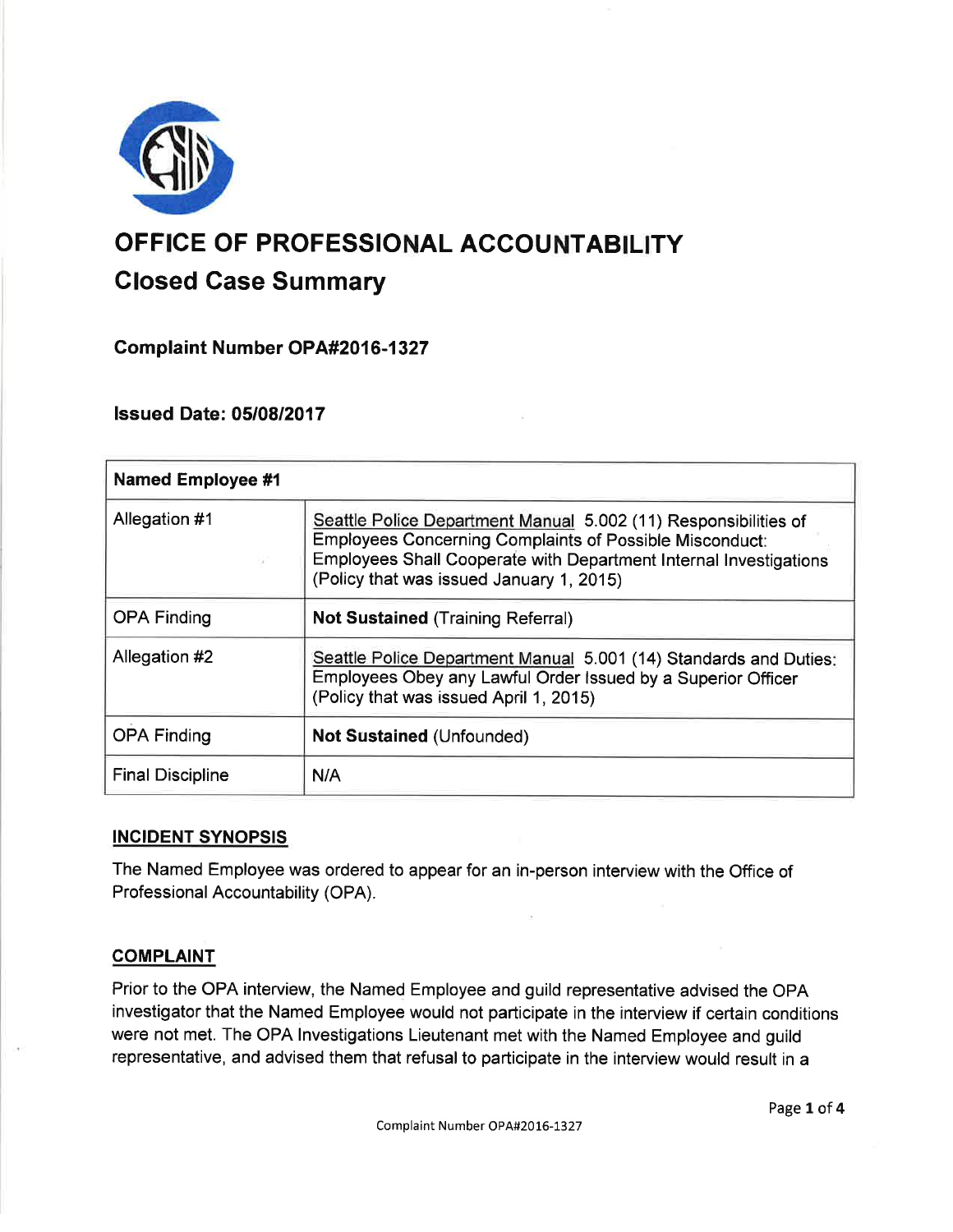new complaint against the Named Employee related his failure to cooperate with a department internal investigation. The Named Employee did not participate in the interview.

## INVESTIGATION

The OPA investigation included the following actions:

- 1. Search for and review of all relevant records and other evidence
- 2. lnterview of SPD employee

### ANALYSIS AND CONCLUSION

SPD Policy 5.002(11) states:

Employees Shall Cooperate with Department lnternal lnvestigations: "Employees shall truthfully answer all questions, render complete, comprehensive statements, and provide all material related to investigations of misconduct. The statements will include all facts and circumstances surrounding the subject matter of the investigation, which are known by the employee. Omissions of material fact shall be classified as failure to cooperate in an internal investigation. Employees must promptly and affirmatively disclose all evidence and witnesses they know or reasonably should have known were material to the investigation. Failure to do so may result in discipline. Violation of this policy by employees may result in discipline, up to and including termination, as well as possible civil penalties, criminal prosecution and loss of Washington State law enforcement certification. "

The Named Employee was duly notified of his obligation to appear for an OPA interview in connection with an OPA complaint. This notice of interview included (in part) the following language:

"By authority of the Chief of Police, you are hereby ordered to appear for an in-person interview. This interview shall be conducted in conformance with the Constitutions and laws of the United States, and the State of Washington, and the Police Officer's Bill of Rights. Failure to appear for a scheduled interview can result in discipline."

The Named Employee presented himself at the OPA offices as ordered. He was accompanied by a representative of the Seattle Police Officers Guild (SPOG). Before the interview could begin, the SPOG representative notified the OPA investigator that SPOG was going to advise the Named Employee not to answer any questions or take part in the interview. The SPOG representative stated that SPOG believed the OPA investigator, who was an Acting Sergeant assigned by SPD to OPA, did not have the authority to transmit the Garrity Advisement to the Named Employee on behalf of the Chief of Police. When the OPA investigator began the interview on the record (audio recorded) and asked the Named Employee if he had received and understood the Garrity Advisement and the Police Officers' Bill of Rights, the SPOG representative interrupted and informed the OPA investigator that SPOG objected to having an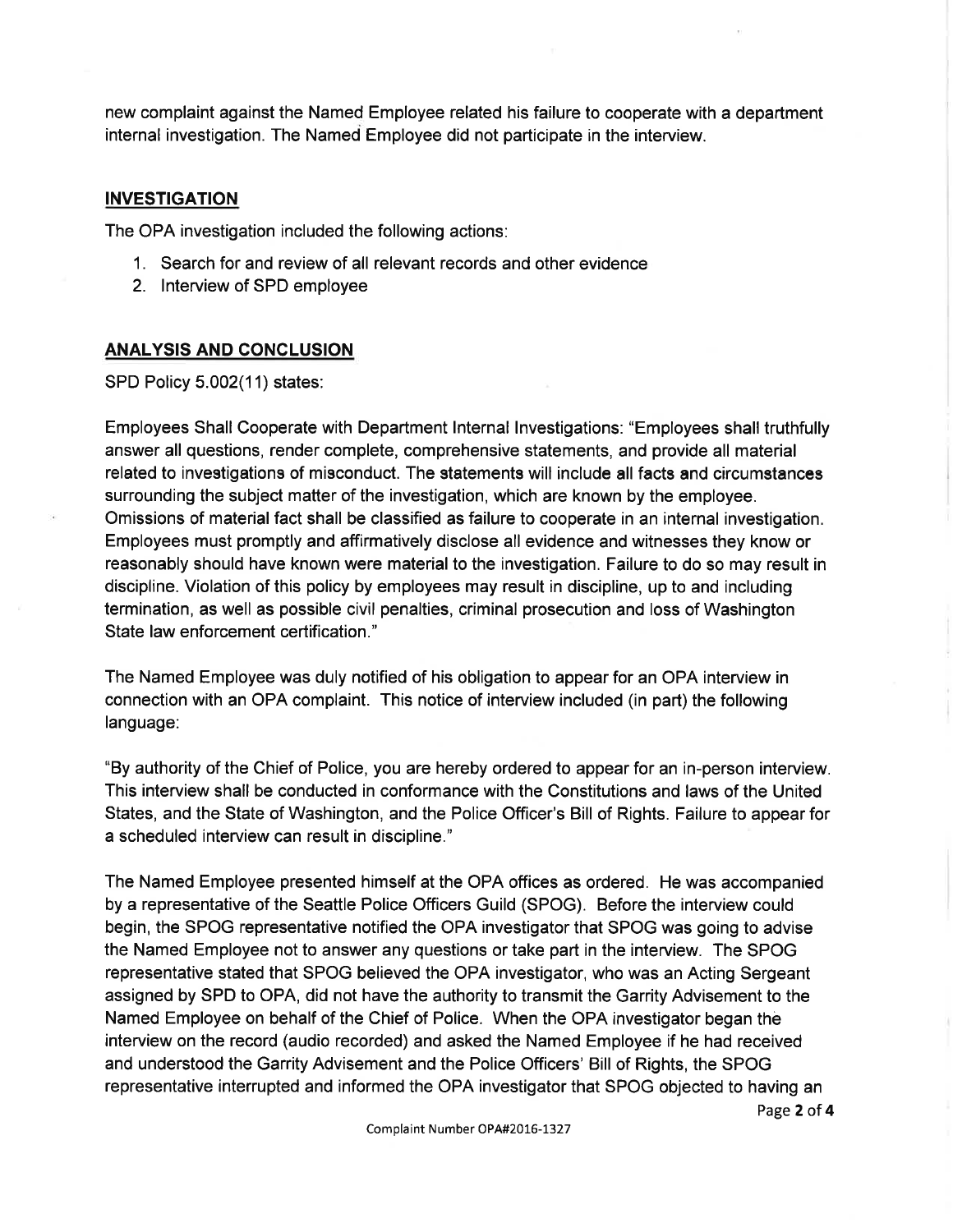Acting Sergeant conduct the investigation and the interview. The SPOG representative told the OPA investigator that the Named Employee "will not be protected by Garrity going forward based upon your status of being an Acting Sergeant." The SPOG representative indicated that SPOG had no objection to the Acting Sergeant asking the questions if a Sergeant or higher ranking officer was present. The SPOG representative stated that, unless these conditions were met, the Named Employee and the SPOG representative were going to walk out and not participate in the interview. The OPA investigator asked the Named Employee if he realized he would be facing an additional allegation of failing to cooperate with an OPA investigation should he leave without being interviewed. The SPOG representative interrupted and said, "we're not going to even acknowledge that. l'm not gonna [sic] let [the Named Employee] say anything anymore." The OPA investigator ended the interview a few moments later when it became clear the Named Employee was not going to participate in the interview under the current conditions.

The evidence clearly established that the Named Employee received proper and timely notification of a mandatory OPA interview and appeared for the interview at OPA at the scheduled day and time accompanied by a SPOG representative. The evidence also supported the conclusion that the Named Employee failed to cooperate with the OPA investigation when he left the OPA office before the OPA investigator had an opportunity to conduct the scheduled interview. The preponderance of the evidence from this investigation supported the conclusion that the Named Employee did not comply with the requirements of SPD Policy 5.002(11).

ln considering what finding to recommend, in addition to the evidence showing the Named Employee failed to follow the policy, the OPA Director had taken into consideration the explanations provided by the Named Employee during his subsequent OPA interview in which he was questioned regarding his failure to stay for the interview in question. The Named Employee told OPA he had no intention, when he came for his interview, of not cooperating with the OPA investigation and that he intended to participate in the interview. However, the Named Employee told OPA, he found himself in the middle of a dispute between SPD and SPOG over whether or not an Acting Sergeant could conduct an OPA investigation. The Named Employee expressed frustration with the fact that the dispute could not have been settled before he came for his interview. The Named Employee told OPA that, based on what the SPOG representative told him, he became concerned that somehow he was not "protected" by Garrity if he was interviewed by an Acting Sergeant. Based on this interview and the rest of the evidence from this investigation, it was the OPA Director's conclusion that the Named Employee had every intention of cooperating with the OPA investigation and answering all questions put to him in the scheduled OPA interview. The Named Employee became alarmed and confused by the situation and the difference of opinion between SPOG and SPD regarding the authority of Acting Sergeants to conduct OPA investigations. As a result of this situation, the Named Employee decided to follow the lead of the SPOG representative and leave the interview. lt was unfortunate that an individual employee was placed at risk of receiving discipline over a dispute between SPD and SPOG. Adequate and effective means for resolving this dispute existed.

Taking all the evidence into account and understanding the confusion and concern created for the Named Employee by finding himself unexpectedly in the middle of a dispute between his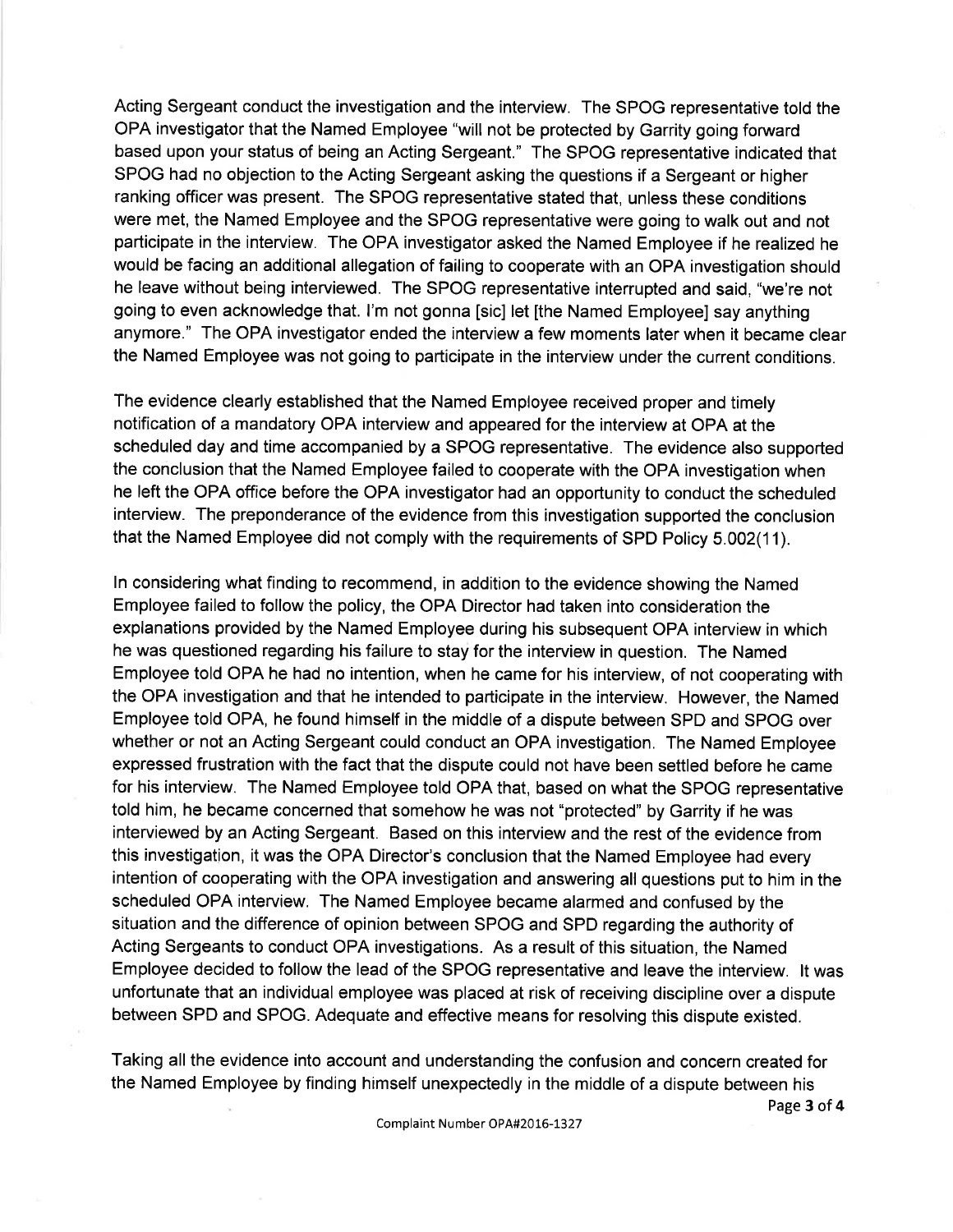Guild and his employer, the OPA Director was not inclined to recommend a sustained finding for this allegation. His primary reason for not sustaining the allegation was the belief that the Named Employee came to his interview with every intention of cooperating with the OPA investigation and only left the interview because he had been told by the SPOG representative that things were not being done in a manner that protected his (the Named Employee's) rights and interests.

The Named Employee received an order "by authority of the Chief of Police" via the emailed lnterview Notice, to appear for an in-person interview. The evidence clearly showed that the Named Employee complied with that order and came to OPA at the scheduled time on that day

#### **FINDINGS**

#### Named Employee #l

Allegation #1

The evidence showed that the Named Employee would benefit from additional training. Therefore a finding of Not Sustained (Training Referral) was issued for Responsibilities of Employees Concerning Complaints of Possible Misconduct: Employees Shall Cooperate with Department Internal Investigations.

Required Training: The Named Employee should be clearly and specifically told that he must obey all orders issued by a superior officer, including the requirement to cooperate with an OPA investigation and answer all questions truthfully and completely during an OPA interview, regardless of any reason why he might not want to. The Named Employee should be reminded that failure to cooperate with an OPA investigation in the future may result in discipline up to and including termination as articulated in SPD Policy 5.002(11).

#### Allegation #2

The evidence clearly showed that the Named Employee complied with the order to appear for an in-person interview. Therefore a finding of Not Sustained (Unfounded) was issued for Standards and Duties: Employees Obey any Lawful Order Issued by a Superior Officer.

NOTE: The Seattle Police Department Manual policies cited for the allegation(s) made for this OPA lnvestigation are policies that were in effect during the time of the incident. The issued date of the policy is listed.